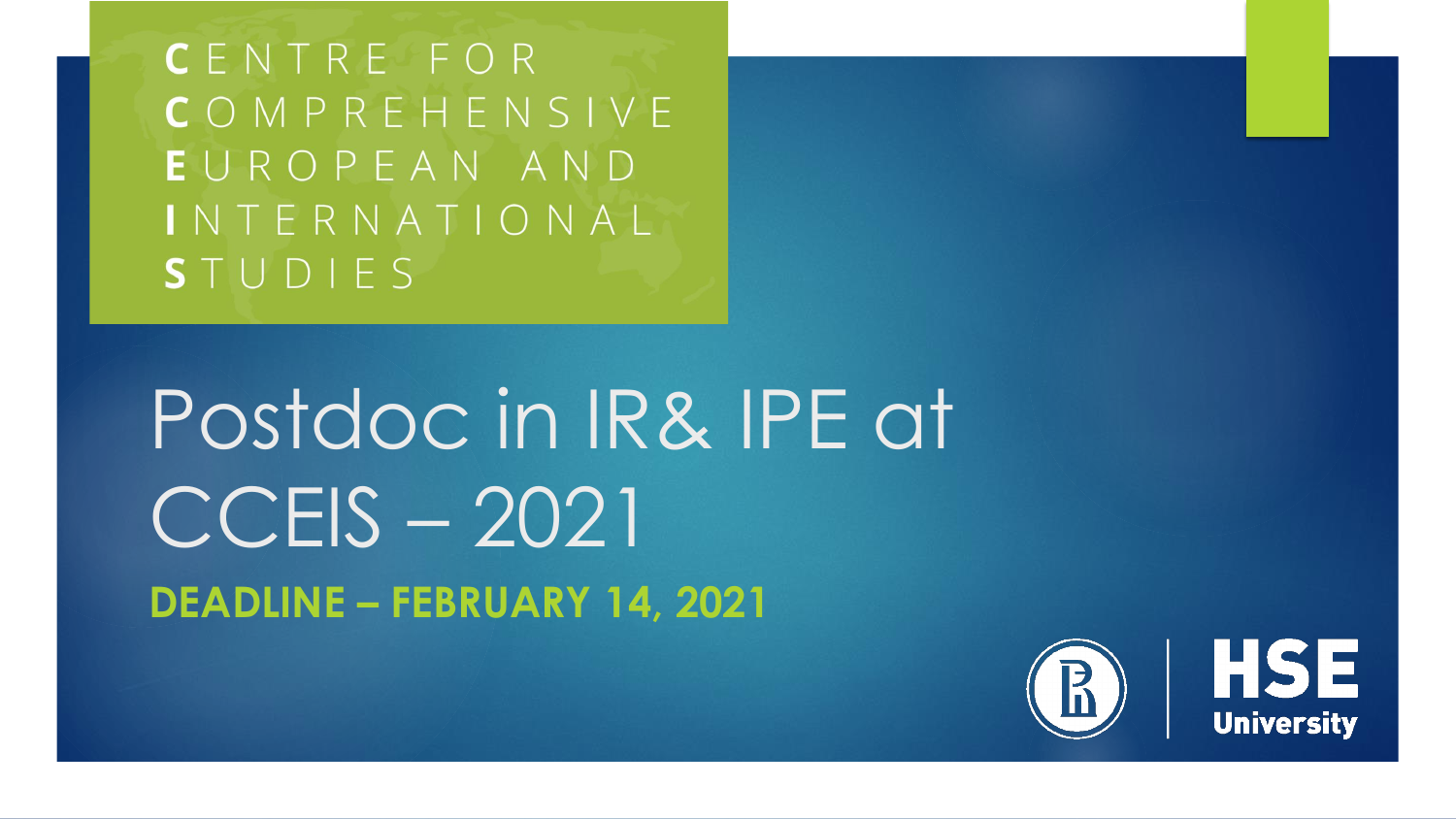# Research projects to submit

- ➢ Great power relations, new instruments and formats of great power competition (formal and informal sanctions, trade wars), rising powers
- ➢ Research on Geo-economics
- ➢ International Political Economy and the impact of US-China decoupling
- ➢ Foreign Policy Analysis
- ➢ Foreign policy strategies of small and middle powers vis-a-vis great powers
- Asian Studies
- ➢ Chinese studies
- ➢ Chinese sociology (internal processes in Chinese society, trends and problems)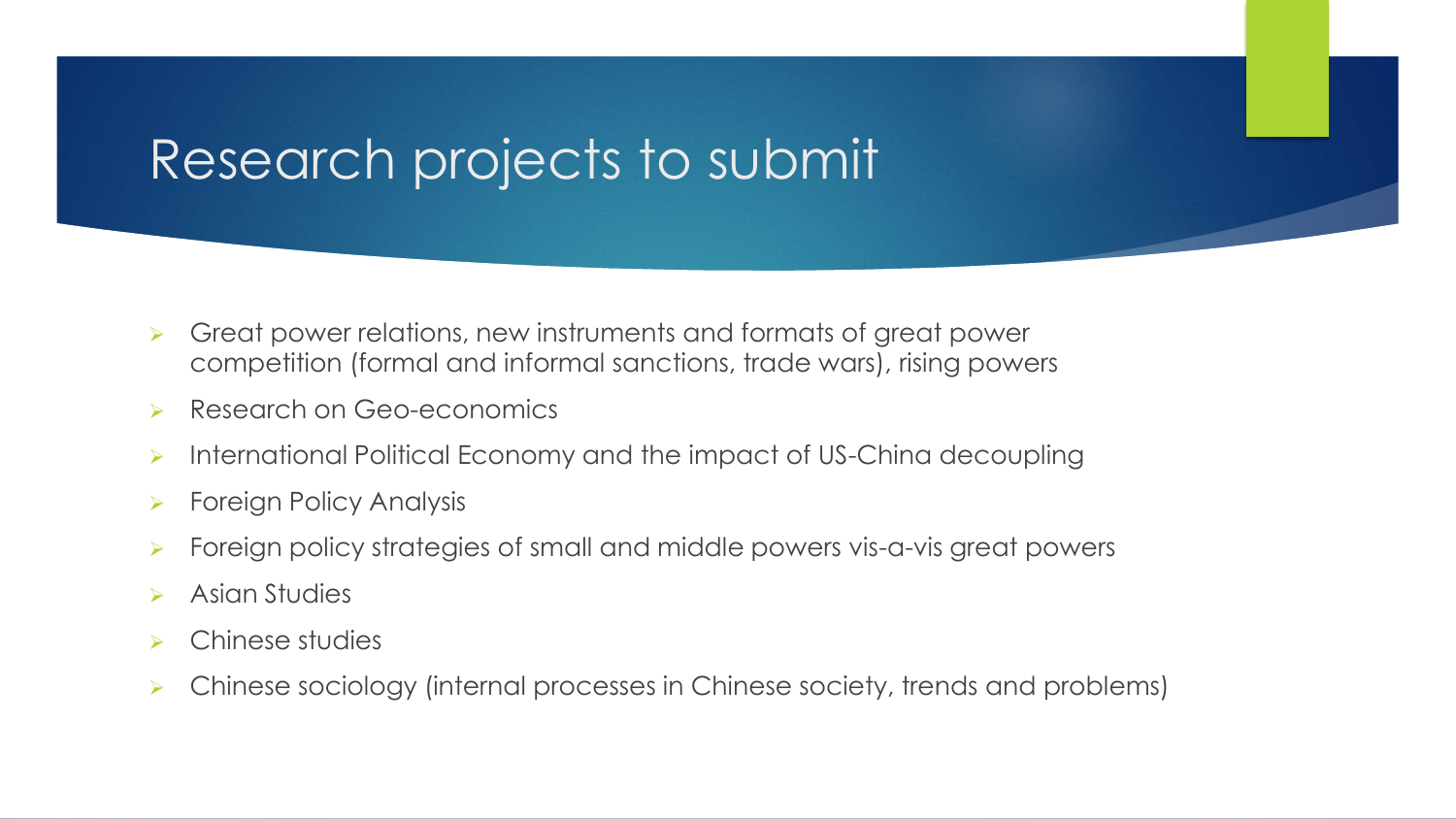# About CCEIS



### ONE OF THE LEADING **INTERNATIONAL AFFAIRES THINK TANKS IN RUSSIA**

The CCEIS is ranked among TOP-4 academic think tanks that influence Russian foreign policy according to the research of the Atlantic Council



### **MORE THAN 200 POLICY BRIEFS**

Have been written by the CCEIS in the last 5 years for the public authorities

#### **MORE THAN 30 PARTNERS**



Collaborate with the CCEIS, including Foreign and Defense Policy Council, Valdai International Discussion Club, Journal "Russia in global affairs", RIAC, Ministry of Foreign Affairs of Russia, the Alexander Gorchakov Public Diplomacy Fund, Harvard University, Eurasian Economic Commission...



#### **MORE THAN 20 LETTERS OF COMMENDATION**

Have been received by the CCEIS from the Ministry of Foreign Affairs of Russia, the Presidential Administration of Russia, the Security Council of Russia, the General Staff of Russia, the Government office of Russia, the Furasian Fconomic Commission...



#### **DOZENS OF EVENTS**

The CCEIS is the host of the Russian-Chinese summer schools on international affaires, the programme of the Eurasian exchanges and forums, a series of situation analyzes and various meetings with foreign experts

#### **MEDIA MENTIONS**



The CCEIS' experts have been quoted in a variety of publications in media, including Profile, Vzglyad, China Investment, Kommersant, TASS, RIA Novosti, RBC, etc. The CCEIS employees' scientific papers are published in leading foreign journals in Russia, the USA, China, Germany, Great Britain, Korea, India...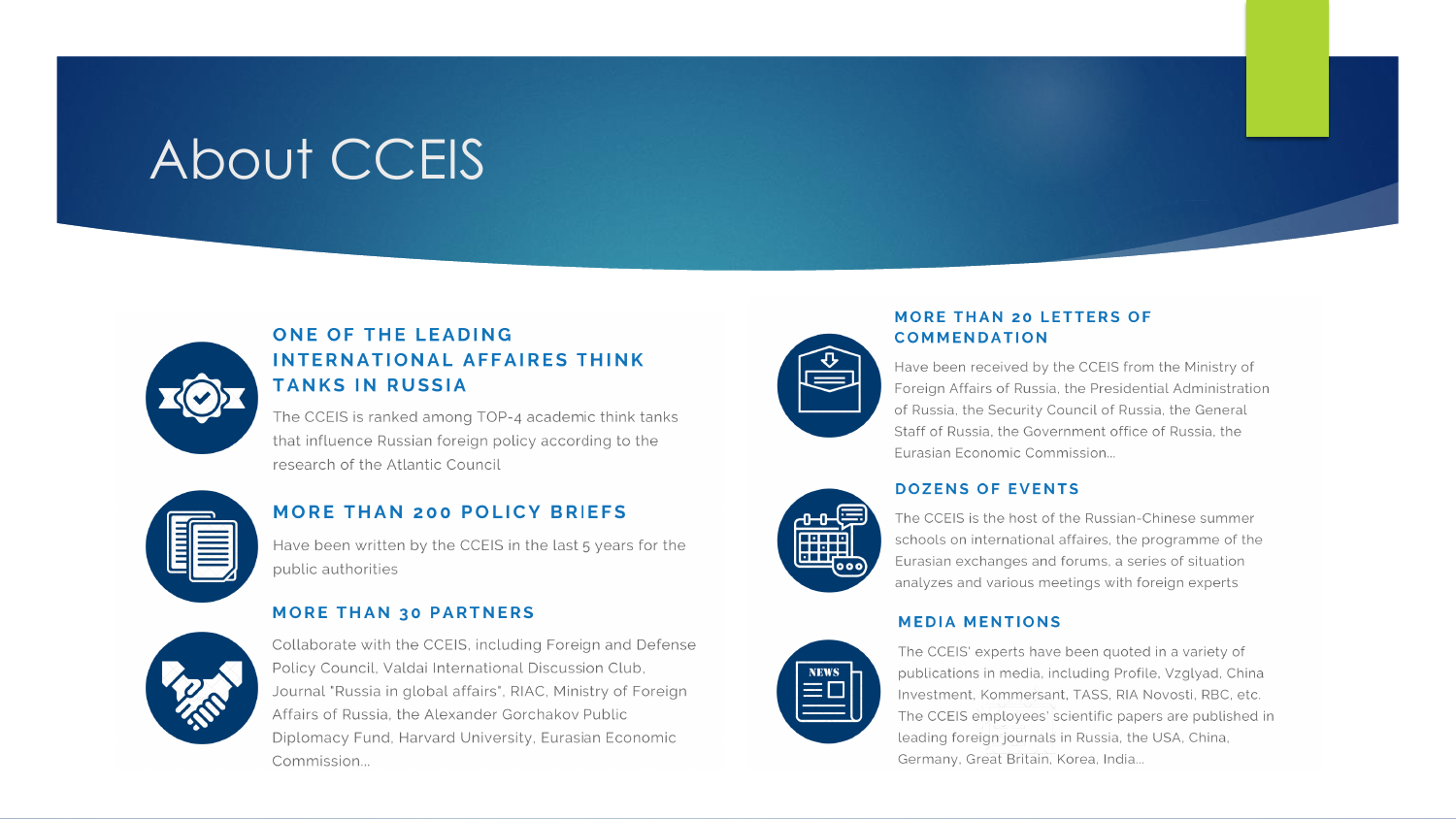### **Requirements**

- The general requirements for the postdoctoral fellowship positions are the following:
- Candidates must hold **a recent Ph.D.** in the field of *international relations, international political economy, foreign policy, regional integration* or related areas which was awarded over the last **5 years** or received before starting work at HSE in a relevant field by an internationally recognized university and has been assessed by external reviewers as having the potential to pursue research that is publishable in leading peer-reviewed journals;
- **Candidates should have a strong background** in international relations or regional studies. They must also have the ability to work both independently and as part of a team, conduct innovative research, have excellent organizational skills with the ability to prioritize workload and meet deadlines;
- Our highest **priority** will be given to candidates who specialize in the following fields: Great power relations, Asian studies, Chinese studies, Chinese sociology, geoeconomics, international political economy;
- **Fluent English** is an obligatory as research and other activities are conducted in English. Knowledge of Russian is not required;
- Knowledge of Asian languages is especially welcome (and obligatory for positions related to Chinese studies and Chinese sociology);
- Relevant experience is an asset, although not required.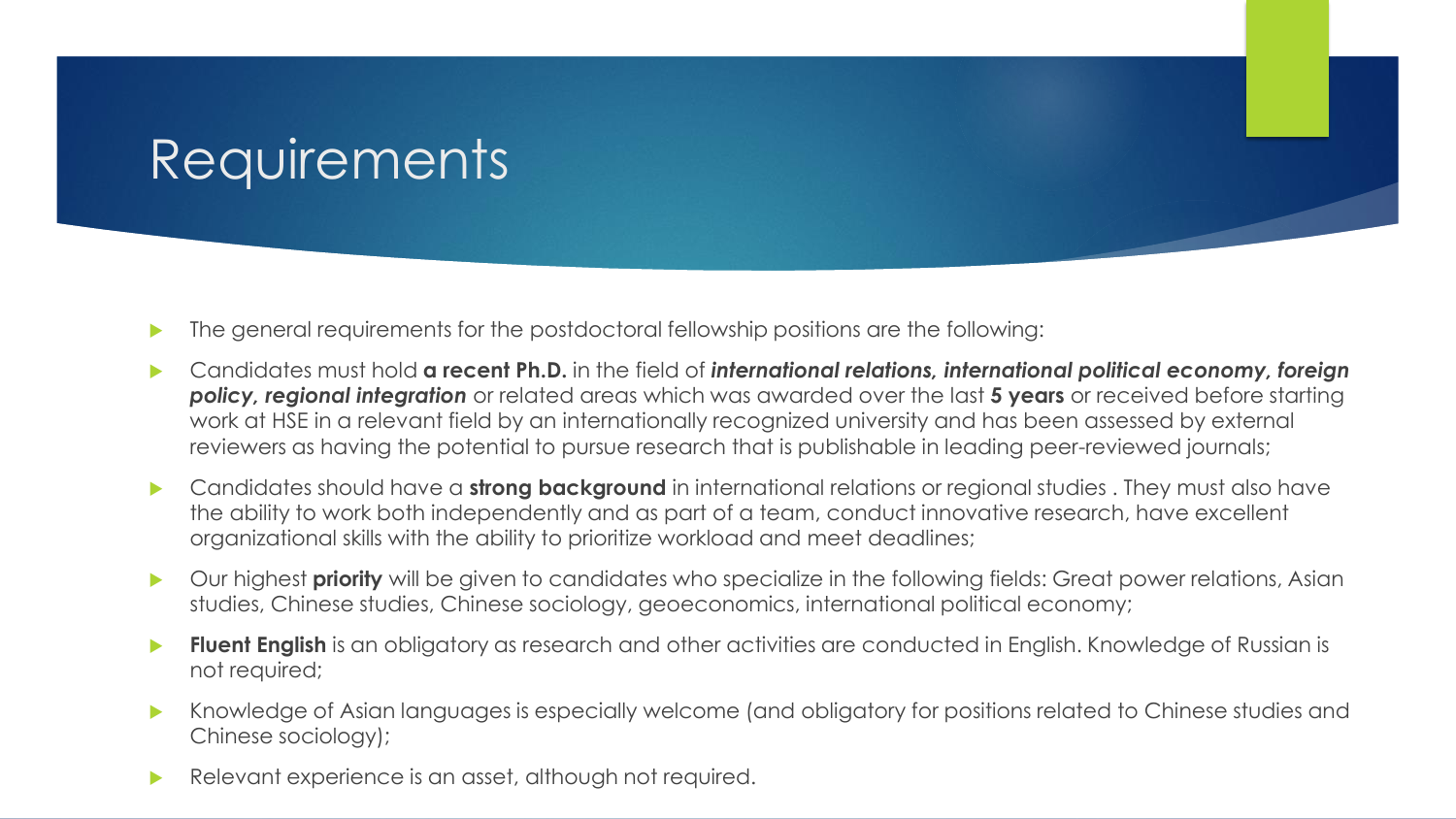### **The position involves**

- ▶ Working under the supervision of [Dr.](https://www.kent.ac.uk/politics/staff/canterbury/sakwa.html) Segrey Karaganov, Dr. Timofey Bordachev, Dr. Anastasia LIkhacheva, Dr. Vasily Kashin, Dr. Dmitry Suslov
- **Conducting research within the Centre's conceptual framework and in a vibrant research community;**
- ▶ Collaboration with other researchers affiliated with the Centre and Faculty, including those from foreign Universities;
- **Taking part in the Centre's and Faculty's research projects/pursuing independent research;**
- **Participation in the Centre's events;**
- Disseminating research findings through academic papers for top international peer-reviewed journals in coauthorship with the members of the Centre and public presentations;
- Research assistants and students for research projects of the post-doc;
- **Teaching is not required; though teaching opportunities will be available, including teaching for the Faculty of** World Economy and International Affairs
- **The workplace located in a historical building in one of the most vibrant neighborhoods in Central Moscow**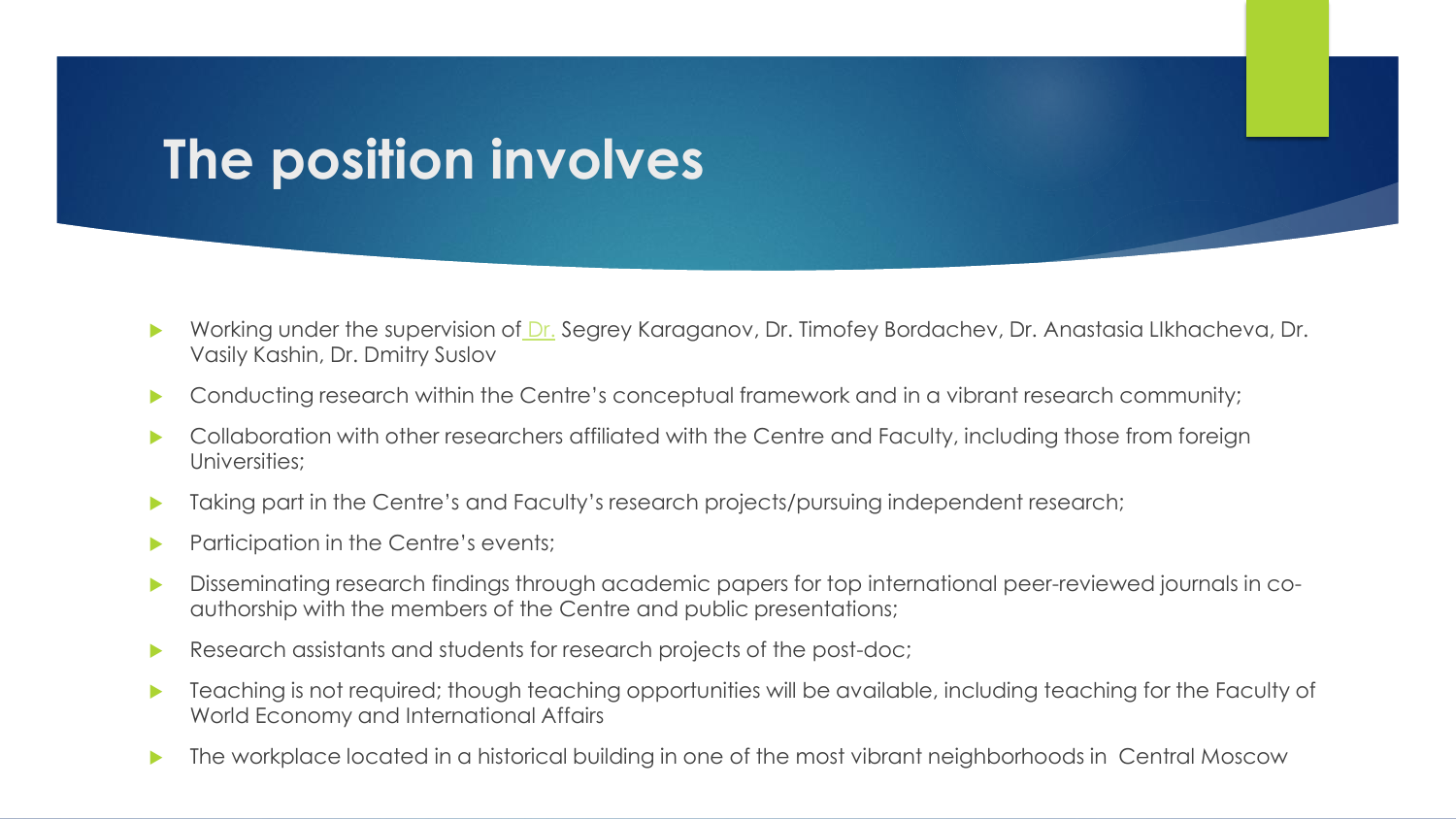# **Conditions**

- Appointments are normally made for one year. Postdoctoral fellows will have the opportunity to renew the contract (no more than two times).
- HSE University offers postdoctoral fellows a competitive salary in line with market expectations, a standard medical insurance plan, a working space equipped with a computer and free Internet access at the University, subscriptions to academic journals and publications, and access to the major academic research repositories.